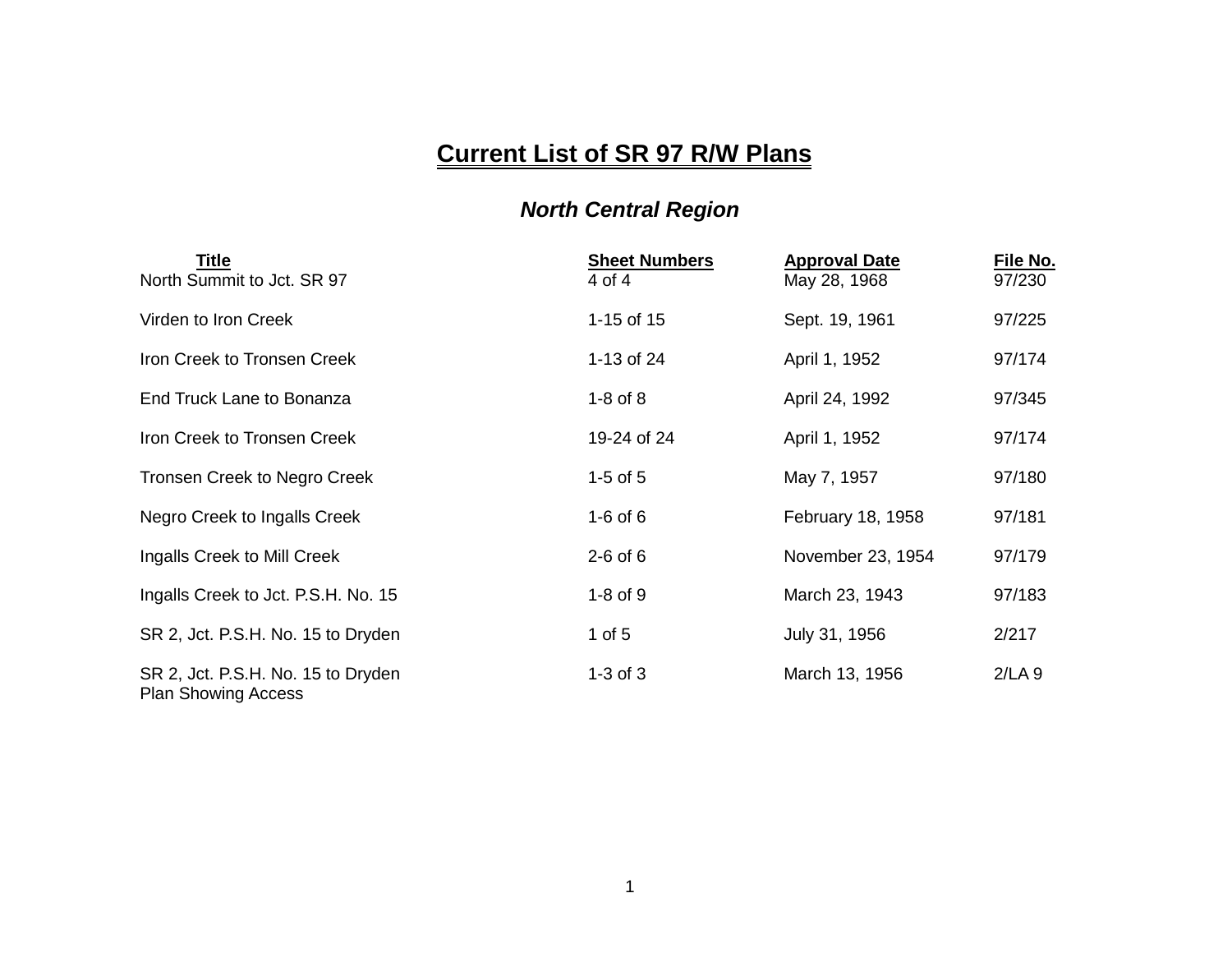## GAP – Coincident with SR 2

| <b>Chelan Falls to Orondo</b>                                            | 18 of 18       | June 24, 1927       | 97/369  |
|--------------------------------------------------------------------------|----------------|---------------------|---------|
| 1/2Pine Creek Vicinity                                                   | 1 of 1         | August 19, 1958     | 97/366  |
| <b>Chelan Falls to Orondo</b>                                            | 16 & 17 of 18  | June 24, 1927       | 97/369  |
| County Rd. No. 902 to Auvil Fruit Orchards<br>51/23                      | $1-6$ of $6$   | February 2, 1959    | 97/368  |
| County Rd. No. 902 to Auvil Fruit Orchards<br><b>Plan Showing Access</b> | 1-4 of 4       | October 7, 1958     | 151/LA2 |
| <b>Chelan Falls to Orondo</b>                                            | 7A-13 of 18    | June 24, 1927       | 97/369  |
| Twin W Orchards to McLean Orchards                                       | $1-3$ of $3$   | February 10, 1959   | 151/24  |
| Twin W Orchards to Beebe Bridge<br><b>Plan Showing Access</b>            | 1 & 2 of 8     | September 9, 1958   | 97/LA2  |
| McLean Orchards to Beebe Bridge                                          | 1-13 of 13     | February 10, 1958   | 151/27  |
| Twin W Orchards to Beebe Bridge                                          | $3-8$ of $8$   | September 9, 1958   | 97/LA2  |
| Beebe Bridge to Hugo Vic.                                                | 1-12 of 12     | Dated May 3, 1982   | 151/43  |
| Co. Road No. 506 to Azwell Vicinity                                      | 1 & 5-12 of 12 | Dated Jan. 19, 1970 | 97/247  |
| <b>Azwell Vicinity</b>                                                   | $1-5$ of $5$   | February 14, 1963   | 97/217  |
| <b>Azwell Vicinity to Starr</b>                                          | $1-5$ of $6$   | December 6, 1966    | 97/218  |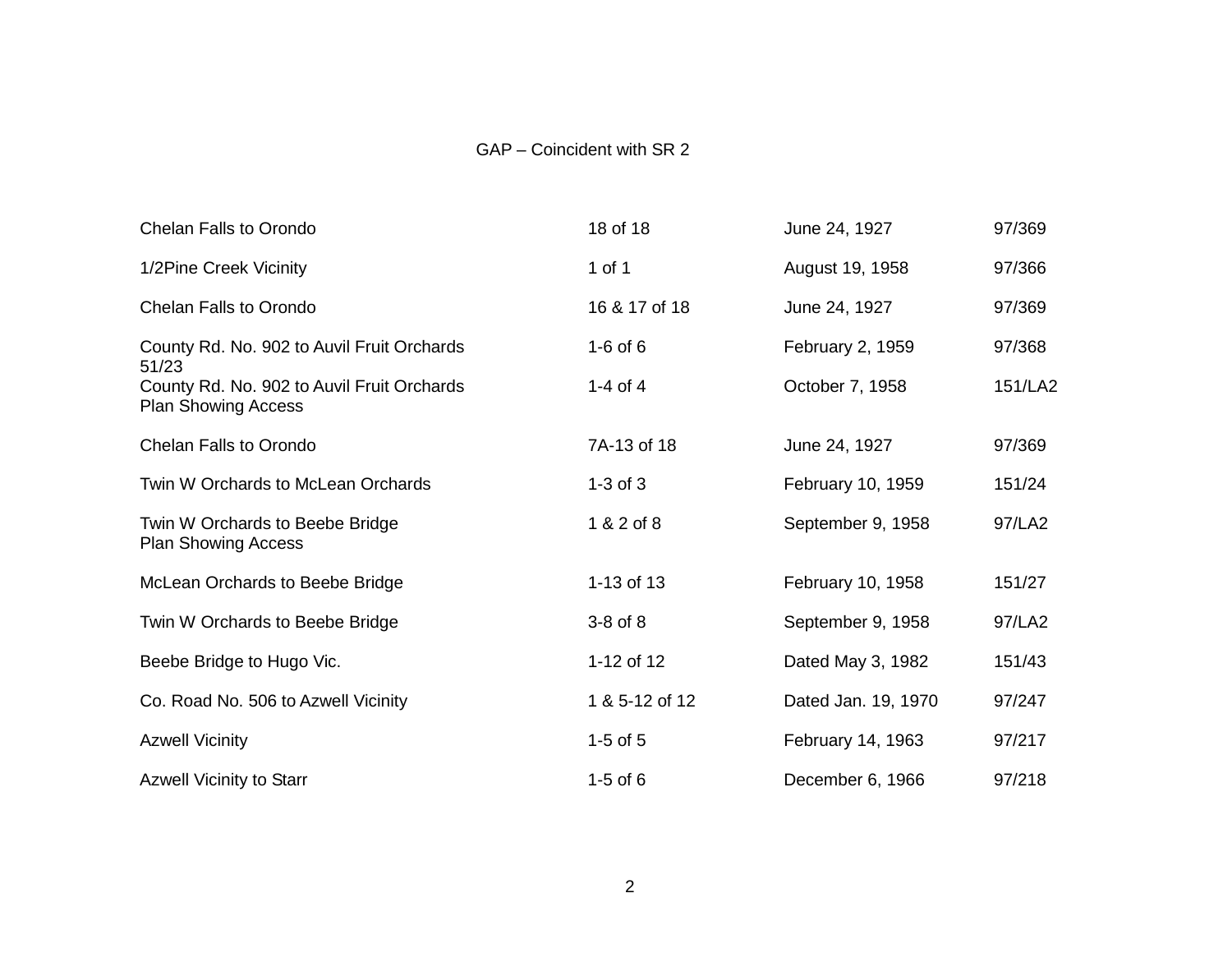| <b>Starr to Pateros</b>                                          | 1-10 of 10                               | September 21, 1979 | 97/302 |
|------------------------------------------------------------------|------------------------------------------|--------------------|--------|
| <b>Pateros Vicinity</b>                                          | 1 & 3-6 of 7                             | November 10, 1964  | 97/209 |
| Indian Dam Canyon to Co. Rd. 1685                                | $1-5$ of $5$                             | August 18, 1983    | 97/316 |
| Brewster Vicinity - Sec. 1                                       | $1-4$ of 6                               | May 3, 1938        | 97/76  |
| Brewster Vicinity - Sec. 2                                       | 1 & 2 of 3                               | October 18, 1938   | 97/117 |
| <b>Brewster East</b>                                             | 1-A, 1, 2, 3-A & 4-A of 4 August 7, 1951 |                    | 97/147 |
| Chief Joseph Dam Access Highway                                  | 2-6 of 20                                | October 10, 1949   | 17/12  |
| Fort Okanogan North                                              | 1-15 of 15                               | June 8, 1954       | 97/150 |
| Fort Okanogan North<br><b>Plan Showing Access</b>                | 1 of $4$                                 | October 28, 1958   | 97/LA4 |
| Fort Okanogan North Monse Vicinity<br><b>Plan Showing Access</b> | 1 & 2 of 2                               | May 11, 1954       | 97/LA3 |
| Fort Okanogan North<br><b>Plan Showing Access</b>                | $2-4$ of $4$                             | May 11, 1954       | 97/LA4 |
| Crazy Rapids to Omak                                             | 1-27 of 32                               | May 24, 1955       | 97/153 |
| Crazy Rapids to Omak Co. Rd. No. 228 Relocation                  | 1 of 1                                   | August 1, 1961     | 97/205 |
| Crazy Rapids to Omak                                             | 28-32 of 32                              | May 24, 1958       | 97/153 |
| Crazy Rapids to Omak<br><b>Plan Showing Access</b>               | 1 & 2 of 2                               | January 25, 1955   | 97.LA1 |